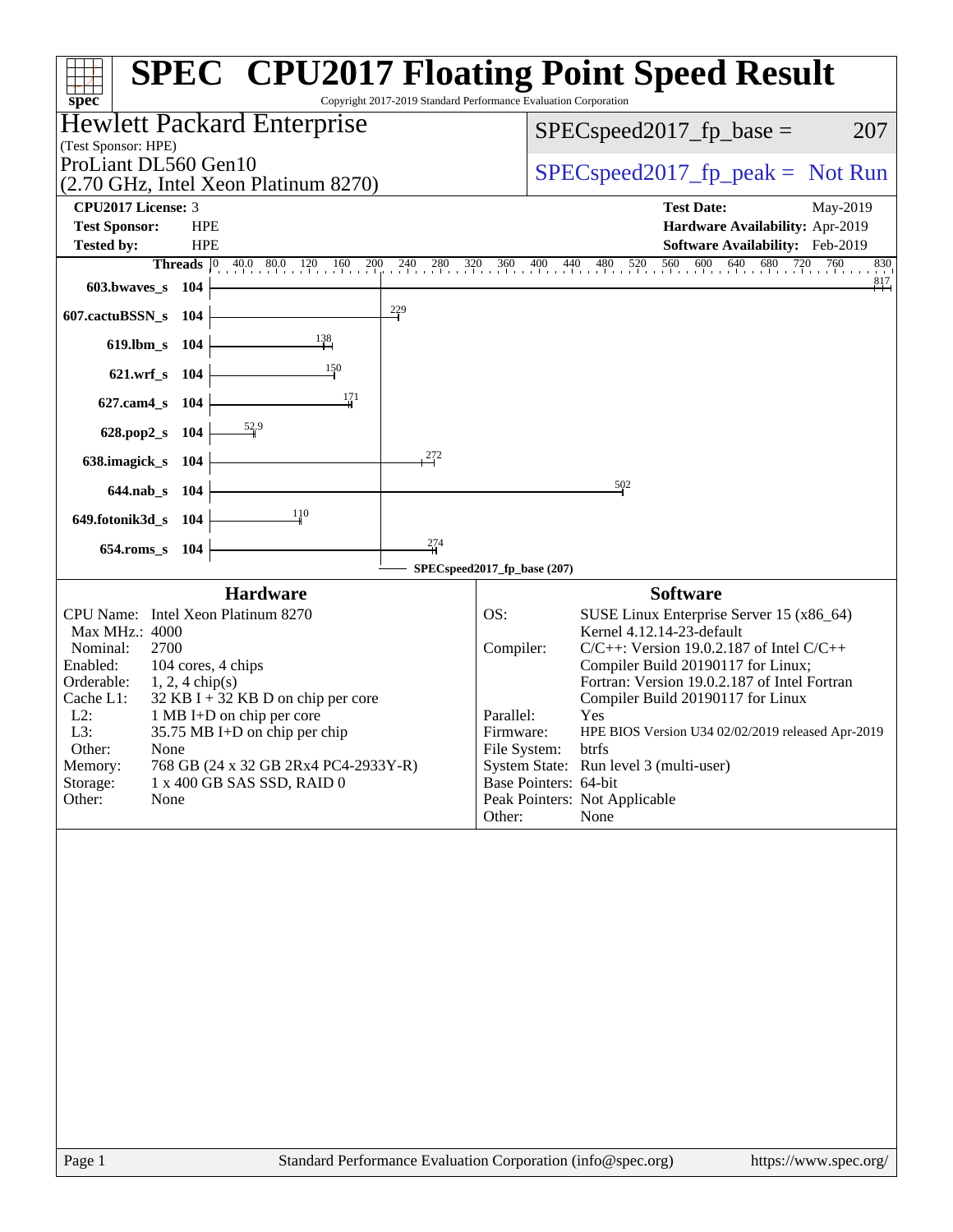Copyright 2017-2019 Standard Performance Evaluation Corporation

### Hewlett Packard Enterprise

(Test Sponsor: HPE)

**[spec](http://www.spec.org/)**

(2.70 GHz, Intel Xeon Platinum 8270)

 $SPEC speed2017_fp\_base = 207$ 

### ProLiant DL560 Gen10  $SPEC speed2017$  [p\_peak = Not Run

**[CPU2017 License:](http://www.spec.org/auto/cpu2017/Docs/result-fields.html#CPU2017License)** 3 **[Test Date:](http://www.spec.org/auto/cpu2017/Docs/result-fields.html#TestDate)** May-2019 **[Test Sponsor:](http://www.spec.org/auto/cpu2017/Docs/result-fields.html#TestSponsor)** HPE **[Hardware Availability:](http://www.spec.org/auto/cpu2017/Docs/result-fields.html#HardwareAvailability)** Apr-2019 **[Tested by:](http://www.spec.org/auto/cpu2017/Docs/result-fields.html#Testedby)** HPE **[Software Availability:](http://www.spec.org/auto/cpu2017/Docs/result-fields.html#SoftwareAvailability)** Feb-2019

### **[Results Table](http://www.spec.org/auto/cpu2017/Docs/result-fields.html#ResultsTable)**

|                          |                                      |                |                                           | <b>Base</b>    |            |                |            |                |                |              | <b>Peak</b>    |              |                |              |
|--------------------------|--------------------------------------|----------------|-------------------------------------------|----------------|------------|----------------|------------|----------------|----------------|--------------|----------------|--------------|----------------|--------------|
| <b>Benchmark</b>         | <b>Threads</b>                       | <b>Seconds</b> | Ratio                                     | <b>Seconds</b> | Ratio      | <b>Seconds</b> | Ratio      | <b>Threads</b> | <b>Seconds</b> | <b>Ratio</b> | <b>Seconds</b> | <b>Ratio</b> | <b>Seconds</b> | <b>Ratio</b> |
| 603.bwayes s             | 104                                  | 71.3           | 827                                       | 73.0           | 808        | 72.2           | 817        |                |                |              |                |              |                |              |
| 607.cactuBSSN s          | 104                                  | 73.0           | 228                                       | 72.8           | 229        | 72.8           | 229        |                |                |              |                |              |                |              |
| $619.1$ bm s             | 104                                  | 38.2           | 137                                       | 35.3           | 149        | 38.0           | 138        |                |                |              |                |              |                |              |
| $621$ .wrf s             | 104                                  | 87.6           | 151                                       | 88.2           | 150        | 88.2           | <b>150</b> |                |                |              |                |              |                |              |
| $627$ .cam $4 \text{ s}$ | 104                                  | 52.8           | 168                                       | 51.4           | 172        | 51.7           | <u>171</u> |                |                |              |                |              |                |              |
| $628.pop2_s$             | 104                                  | 224            | 52.9                                      | 217            | 54.8       | 225            | 52.7       |                |                |              |                |              |                |              |
| 638.imagick_s            | 104                                  | 53.0           | 272                                       | 56.1           | 257        | 52.9           | 273        |                |                |              |                |              |                |              |
| $644$ .nab s             | 104                                  | 34.9           | 501                                       | 34.8           | 502        | 34.8           | 502        |                |                |              |                |              |                |              |
| 649.fotonik3d s          | 104                                  | 82.6           | 110                                       | 82.7           | <b>110</b> | 83.8           | 109        |                |                |              |                |              |                |              |
| $654$ .roms s            | 104                                  | 57.2           | 275                                       | 57.4           | 274        | 58.2           | 271        |                |                |              |                |              |                |              |
|                          | $SPEC speed2017$ fp base =           |                | 207                                       |                |            |                |            |                |                |              |                |              |                |              |
|                          | $\text{CDF}$ Congod $2017$ fn nook – |                | $\mathbf{N}$ of $\mathbf{D}_{\mathbf{H}}$ |                |            |                |            |                |                |              |                |              |                |              |

**[SPECspeed2017\\_fp\\_peak =](http://www.spec.org/auto/cpu2017/Docs/result-fields.html#SPECspeed2017fppeak) Not Run**

Results appear in the [order in which they were run.](http://www.spec.org/auto/cpu2017/Docs/result-fields.html#RunOrder) Bold underlined text [indicates a median measurement](http://www.spec.org/auto/cpu2017/Docs/result-fields.html#Median).

#### **[Operating System Notes](http://www.spec.org/auto/cpu2017/Docs/result-fields.html#OperatingSystemNotes)**

 Stack size set to unlimited using "ulimit -s unlimited" Transparent Huge Pages enabled by default Prior to runcpu invocation Filesystem page cache synced and cleared with: sync; echo 3> /proc/sys/vm/drop\_caches

### **[General Notes](http://www.spec.org/auto/cpu2017/Docs/result-fields.html#GeneralNotes)**

Environment variables set by runcpu before the start of the run: KMP\_AFFINITY = "granularity=core,compact" LD\_LIBRARY\_PATH = "/home/cpu2017\_u2/lib/ia32:/home/cpu2017\_u2/lib/intel64" OMP\_STACKSIZE = "192M"

 Binaries compiled on a system with 1x Intel Core i9-7900X CPU + 32GB RAM memory using Redhat Enterprise Linux 7.5 NA: The test sponsor attests, as of date of publication, that CVE-2017-5754 (Meltdown) is mitigated in the system as tested and documented. Yes: The test sponsor attests, as of date of publication, that CVE-2017-5753 (Spectre variant 1) is mitigated in the system as tested and documented. Yes: The test sponsor attests, as of date of publication, that CVE-2017-5715 (Spectre variant 2) is mitigated in the system as tested and documented.

### **[Platform Notes](http://www.spec.org/auto/cpu2017/Docs/result-fields.html#PlatformNotes)**

BIOS Configuration: Hyper-Threading set to Disabled Thermal Configuration set to Maximum Cooling

**(Continued on next page)**

Page 2 Standard Performance Evaluation Corporation [\(info@spec.org\)](mailto:info@spec.org) <https://www.spec.org/>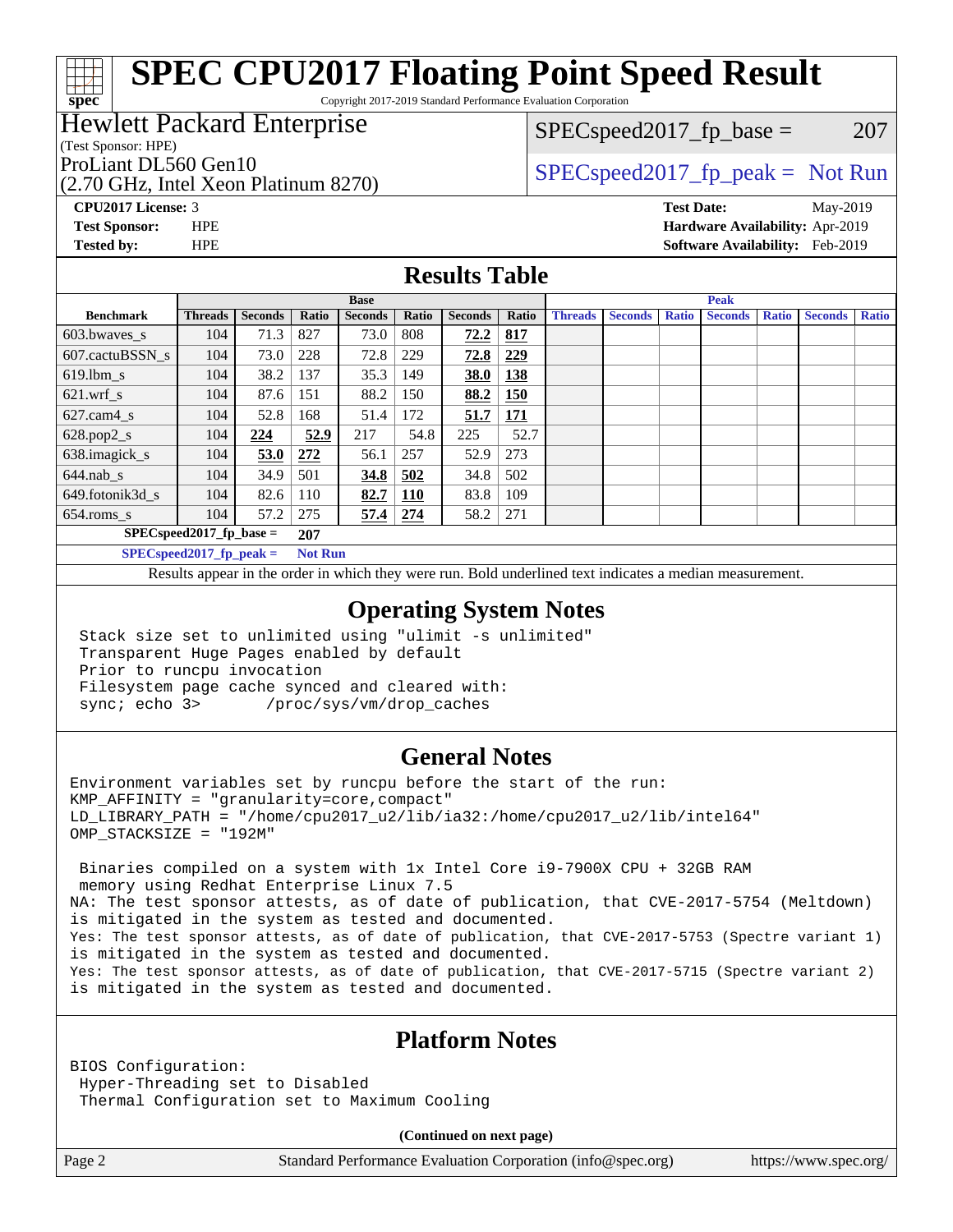Copyright 2017-2019 Standard Performance Evaluation Corporation

### Hewlett Packard Enterprise

 $SPEC speed2017<sub>fp</sub> base = 207$ 

### (Test Sponsor: HPE)

(2.70 GHz, Intel Xeon Platinum 8270)

ProLiant DL560 Gen10  $SPEC speed2017$  [p\_peak = Not Run

**[spec](http://www.spec.org/)**

**[CPU2017 License:](http://www.spec.org/auto/cpu2017/Docs/result-fields.html#CPU2017License)** 3 **[Test Date:](http://www.spec.org/auto/cpu2017/Docs/result-fields.html#TestDate)** May-2019 **[Test Sponsor:](http://www.spec.org/auto/cpu2017/Docs/result-fields.html#TestSponsor)** HPE **[Hardware Availability:](http://www.spec.org/auto/cpu2017/Docs/result-fields.html#HardwareAvailability)** Apr-2019 **[Tested by:](http://www.spec.org/auto/cpu2017/Docs/result-fields.html#Testedby)** HPE **[Software Availability:](http://www.spec.org/auto/cpu2017/Docs/result-fields.html#SoftwareAvailability)** Feb-2019

#### **[Platform Notes \(Continued\)](http://www.spec.org/auto/cpu2017/Docs/result-fields.html#PlatformNotes)**

Page 3 Standard Performance Evaluation Corporation [\(info@spec.org\)](mailto:info@spec.org) <https://www.spec.org/> Memory Patrol Scrubbing set to Disabled LLC Prefetch set to Enabled LLC Dead Line Allocation set to Disabled Enhanced Processor Performance set to Enabled Workload Profile set to General Peak Frequency Compute Energy/Performance Bias set to Balanced Power Workload Profile set to Custom Numa Group Size Optimization set to Flat Advanced Memory Protection set to Advanced ECC Sysinfo program /home/cpu2017\_u2/bin/sysinfo Rev: r5974 of 2018-05-19 9bcde8f2999c33d61f64985e45859ea9 running on linux-erfc Wed May 22 21:57:38 2019 SUT (System Under Test) info as seen by some common utilities. For more information on this section, see <https://www.spec.org/cpu2017/Docs/config.html#sysinfo> From /proc/cpuinfo model name : Intel(R) Xeon(R) Platinum 8270 CPU @ 2.70GHz 4 "physical id"s (chips) 104 "processors" cores, siblings (Caution: counting these is hw and system dependent. The following excerpts from /proc/cpuinfo might not be reliable. Use with caution.) cpu cores : 26 siblings : 26 physical 0: cores 0 1 2 3 4 5 6 8 9 10 11 12 13 16 17 18 19 20 21 22 24 25 26 27 28 29 physical 1: cores 0 1 2 3 4 5 6 8 9 10 11 12 13 16 17 18 19 20 21 22 24 25 26 27 28 29 physical 2: cores 0 1 2 3 4 5 6 8 9 10 11 12 13 16 17 18 19 20 21 22 24 25 26 27 28 29 physical 3: cores 0 1 2 3 4 5 6 8 9 10 11 12 13 16 17 18 19 20 21 22 24 25 26 27 28 29 From lscpu: Architecture: x86\_64 CPU op-mode(s): 32-bit, 64-bit Byte Order: Little Endian CPU(s): 104 On-line CPU(s) list: 0-103 Thread(s) per core: 1 Core(s) per socket: 26 Socket(s): 4 NUMA node(s): 4 Vendor ID: GenuineIntel CPU family: 6 Model: 85 **(Continued on next page)**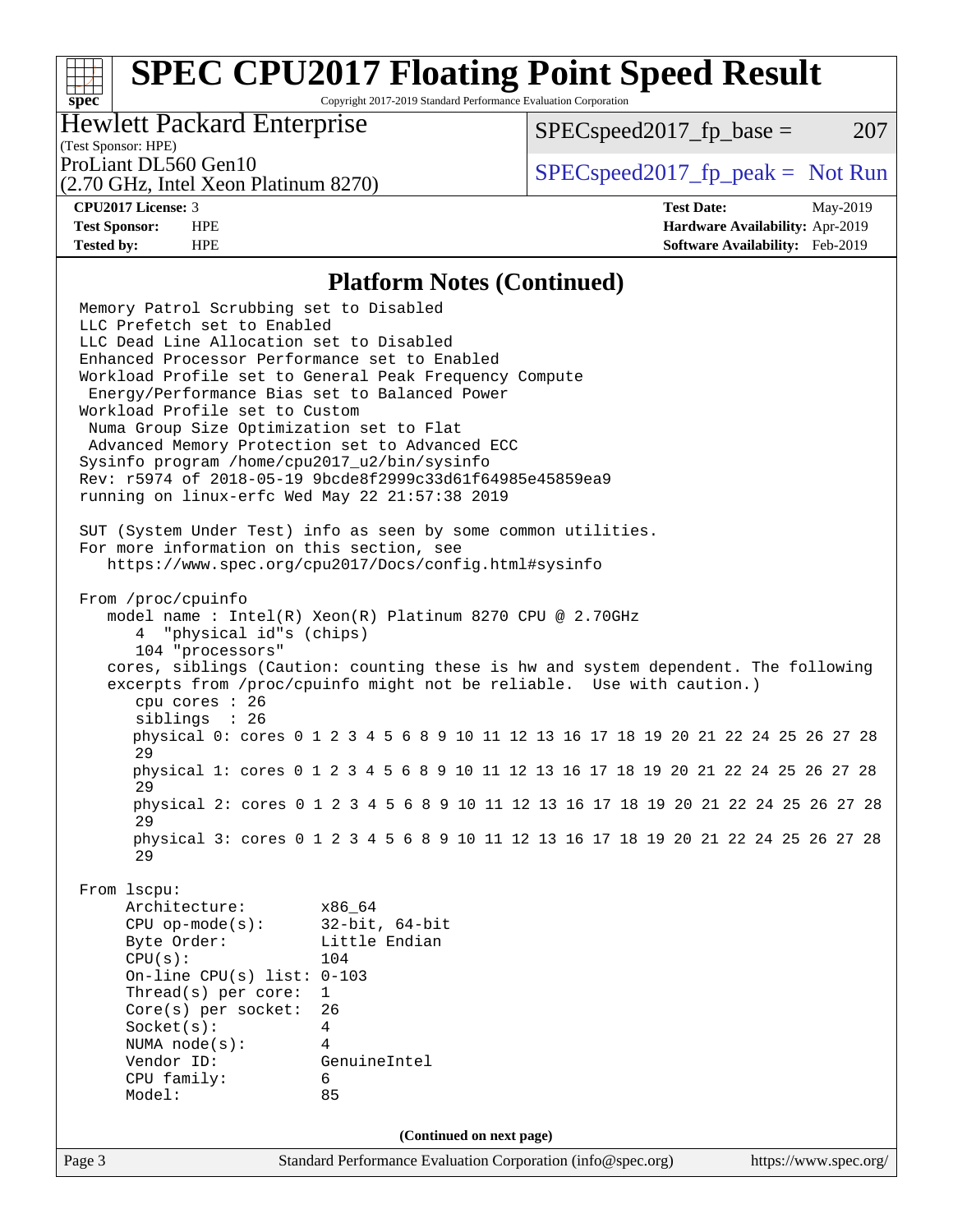Copyright 2017-2019 Standard Performance Evaluation Corporation

Hewlett Packard Enterprise

(2.70 GHz, Intel Xeon Platinum 8270)

 $SPEC speed2017_fp\_base = 207$ 

(Test Sponsor: HPE)

ProLiant DL560 Gen10  $SPEC speed2017$  [p\_peak = Not Run

**[CPU2017 License:](http://www.spec.org/auto/cpu2017/Docs/result-fields.html#CPU2017License)** 3 **[Test Date:](http://www.spec.org/auto/cpu2017/Docs/result-fields.html#TestDate)** May-2019

**[spec](http://www.spec.org/)**

**[Test Sponsor:](http://www.spec.org/auto/cpu2017/Docs/result-fields.html#TestSponsor)** HPE **[Hardware Availability:](http://www.spec.org/auto/cpu2017/Docs/result-fields.html#HardwareAvailability)** Apr-2019 **[Tested by:](http://www.spec.org/auto/cpu2017/Docs/result-fields.html#Testedby)** HPE **[Software Availability:](http://www.spec.org/auto/cpu2017/Docs/result-fields.html#SoftwareAvailability)** Feb-2019

#### **[Platform Notes \(Continued\)](http://www.spec.org/auto/cpu2017/Docs/result-fields.html#PlatformNotes)**

Model name: Intel(R) Xeon(R) Platinum 8270 CPU @ 2.70GHz Stepping: 6 CPU MHz: 2700.000 BogoMIPS: 5400.00 Virtualization: VT-x L1d cache: 32K L1i cache: 32K L2 cache: 1024K<br>
L3 cache: 36608K  $L3$  cache: NUMA node0 CPU(s): 0-25 NUMA node1 CPU(s): 26-51<br>NUMA node2 CPU(s): 52-77 NUMA node2  $CPU(s):$  NUMA node3 CPU(s): 78-103 Flags: fpu vme de pse tsc msr pae mce cx8 apic sep mtrr pge mca cmov pat pse36 clflush dts acpi mmx fxsr sse sse2 ss ht tm pbe syscall nx pdpe1gb rdtscp lm constant\_tsc art arch\_perfmon pebs bts rep\_good nopl xtopology nonstop\_tsc cpuid aperfmperf tsc\_known\_freq pni pclmulqdq dtes64 monitor ds\_cpl vmx smx est tm2 ssse3 sdbg fma cx16 xtpr pdcm pcid dca sse4\_1 sse4\_2 x2apic movbe popcnt tsc\_deadline\_timer aes xsave avx f16c rdrand lahf\_lm abm 3dnowprefetch cpuid\_fault epb cat\_l3 cdp\_l3 invpcid\_single intel\_ppin mba tpr\_shadow vnmi flexpriority ept vpid fsgsbase tsc\_adjust bmi1 hle avx2 smep bmi2 erms invpcid rtm cqm mpx rdt\_a avx512f avx512dq rdseed adx smap clflushopt clwb intel\_pt avx512cd avx512bw avx512vl xsaveopt xsavec xgetbv1 xsaves cqm\_llc cqm\_occup\_llc cqm\_mbm\_total cqm\_mbm\_local ibpb ibrs stibp dtherm ida arat pln pts pku ospke avx512\_vnni arch\_capabilities ssbd /proc/cpuinfo cache data cache size : 36608 KB From numactl --hardware WARNING: a numactl 'node' might or might not correspond to a physical chip. available: 4 nodes (0-3) node 0 cpus: 0 1 2 3 4 5 6 7 8 9 10 11 12 13 14 15 16 17 18 19 20 21 22 23 24 25 node 0 size: 193115 MB node 0 free: 192535 MB node 1 cpus: 26 27 28 29 30 31 32 33 34 35 36 37 38 39 40 41 42 43 44 45 46 47 48 49 50 51 node 1 size: 193530 MB node 1 free: 193339 MB node 2 cpus: 52 53 54 55 56 57 58 59 60 61 62 63 64 65 66 67 68 69 70 71 72 73 74 75 76 77 node 2 size: 193530 MB node 2 free: 193336 MB node 3 cpus: 78 79 80 81 82 83 84 85 86 87 88 89 90 91 92 93 94 95 96 97 98 99 100 101 102 103 node 3 size: 193500 MB node 3 free: 193320 MB node distances:

**(Continued on next page)**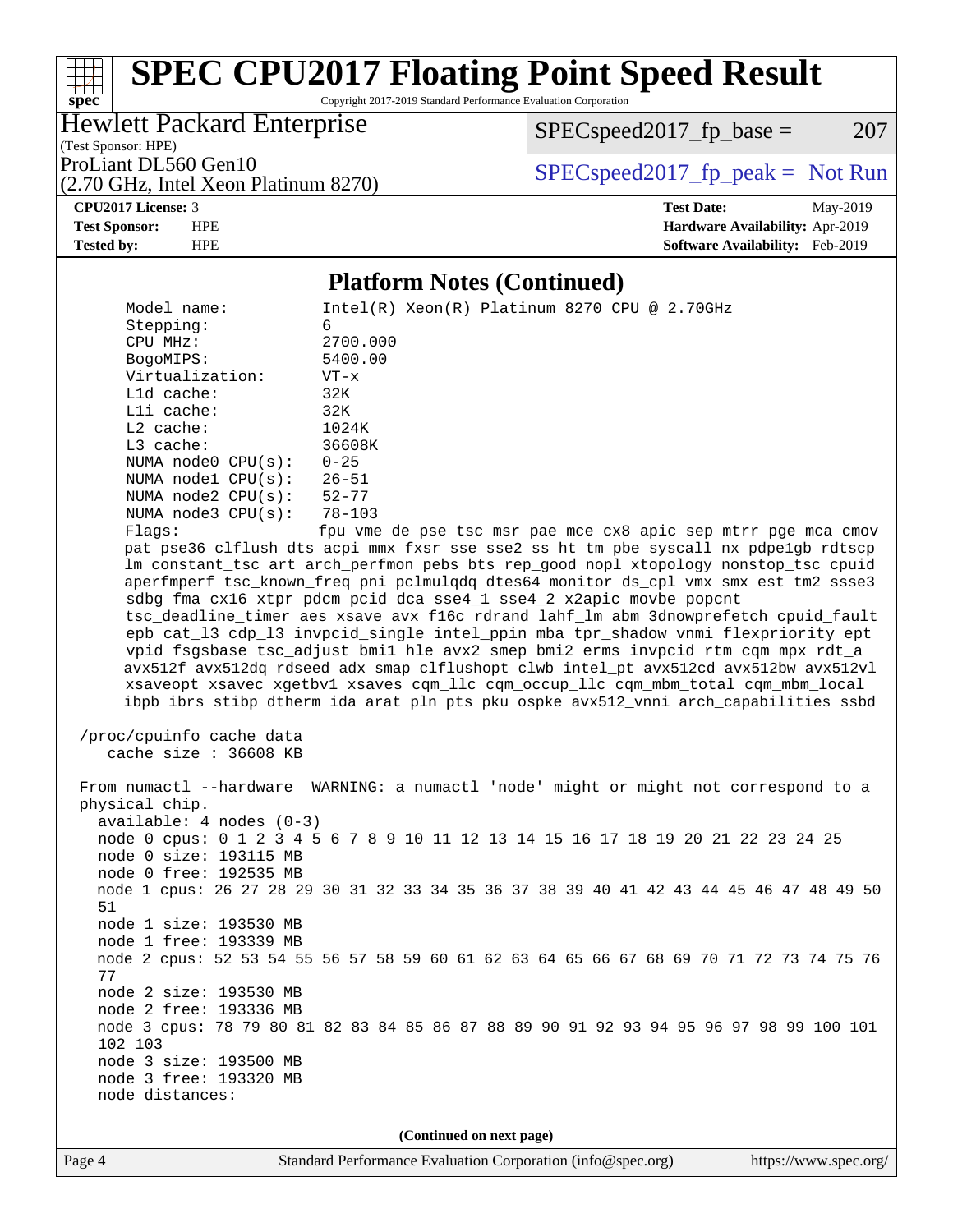| <b>SPEC CPU2017 Floating Point Speed Result</b><br>Copyright 2017-2019 Standard Performance Evaluation Corporation<br>$spec^*$                                                                                                                                                                                                                                                                                                                                   |                                   |
|------------------------------------------------------------------------------------------------------------------------------------------------------------------------------------------------------------------------------------------------------------------------------------------------------------------------------------------------------------------------------------------------------------------------------------------------------------------|-----------------------------------|
| Hewlett Packard Enterprise                                                                                                                                                                                                                                                                                                                                                                                                                                       | $SPEC speed2017fr base =$<br>207  |
| (Test Sponsor: HPE)                                                                                                                                                                                                                                                                                                                                                                                                                                              |                                   |
| ProLiant DL560 Gen10<br>(2.70 GHz, Intel Xeon Platinum 8270)                                                                                                                                                                                                                                                                                                                                                                                                     | $SPEC speed2017fr peak = Not Run$ |
| CPU2017 License: 3                                                                                                                                                                                                                                                                                                                                                                                                                                               | <b>Test Date:</b><br>May-2019     |
| <b>Test Sponsor:</b><br><b>HPE</b>                                                                                                                                                                                                                                                                                                                                                                                                                               | Hardware Availability: Apr-2019   |
| <b>Tested by:</b><br><b>HPE</b>                                                                                                                                                                                                                                                                                                                                                                                                                                  | Software Availability: Feb-2019   |
| <b>Platform Notes (Continued)</b>                                                                                                                                                                                                                                                                                                                                                                                                                                |                                   |
| node<br>$1 \quad 2$<br>- 3<br>$\overline{0}$<br>21<br>0:<br>10<br>21<br>21<br>21<br>1:<br>10 <sup>1</sup><br>21<br>21<br>21<br>21<br>2:<br>10<br>- 21<br>3:<br>21<br>21<br>21<br>10<br>From /proc/meminfo                                                                                                                                                                                                                                                        |                                   |
| MemTotal:<br>792246564 kB<br>0<br>HugePages_Total:<br>Hugepagesize:<br>2048 kB                                                                                                                                                                                                                                                                                                                                                                                   |                                   |
| From /etc/*release* /etc/*version*<br>os-release:<br>NAME="SLES"<br>VERSION="15"<br>VERSION_ID="15"<br>PRETTY_NAME="SUSE Linux Enterprise Server 15"<br>ID="sles"<br>ID LIKE="suse"<br>ANSI COLOR="0;32"<br>CPE_NAME="cpe:/o:suse:sles:15"                                                                                                                                                                                                                       |                                   |
| uname $-a$ :<br>Linux linux-erfc 4.12.14-23-default #1 SMP Tue May 29 21:04:44 UTC 2018 (cd0437b)<br>x86_64 x86_64 x86_64 GNU/Linux                                                                                                                                                                                                                                                                                                                              |                                   |
| Kernel self-reported vulnerability status:                                                                                                                                                                                                                                                                                                                                                                                                                       |                                   |
| CVE-2017-5754 (Meltdown):<br>Not affected<br>CVE-2017-5753 (Spectre variant 1): Mitigation: __user pointer sanitization<br>CVE-2017-5715 (Spectre variant 2): Mitigation: Indirect Branch Restricted Speculation,<br>IBPB, IBRS_FW                                                                                                                                                                                                                               |                                   |
| run-level 3 May 22 21:55                                                                                                                                                                                                                                                                                                                                                                                                                                         |                                   |
| SPEC is set to: /home/cpu2017_u2<br>Filesystem<br>Type Size Used Avail Use% Mounted on<br>/dev/sda2<br>btrfs 371G 113G 258G 31% / home                                                                                                                                                                                                                                                                                                                           |                                   |
| Additional information from dmidecode follows. WARNING: Use caution when you interpret<br>this section. The 'dmidecode' program reads system data which is "intended to allow<br>hardware to be accurately determined", but the intent may not be met, as there are<br>frequent changes to hardware, firmware, and the "DMTF SMBIOS" standard.<br>BIOS HPE U34 02/02/2019<br>Memory:<br>24x UNKNOWN NOT AVAILABLE<br>24x UNKNOWN NOT AVAILABLE 32 GB 2 rank 2933 |                                   |
|                                                                                                                                                                                                                                                                                                                                                                                                                                                                  |                                   |
| (Continued on next page)<br>Standard Performance Evaluation Corporation (info@spec.org)<br>Page 5                                                                                                                                                                                                                                                                                                                                                                | https://www.spec.org/             |
|                                                                                                                                                                                                                                                                                                                                                                                                                                                                  |                                   |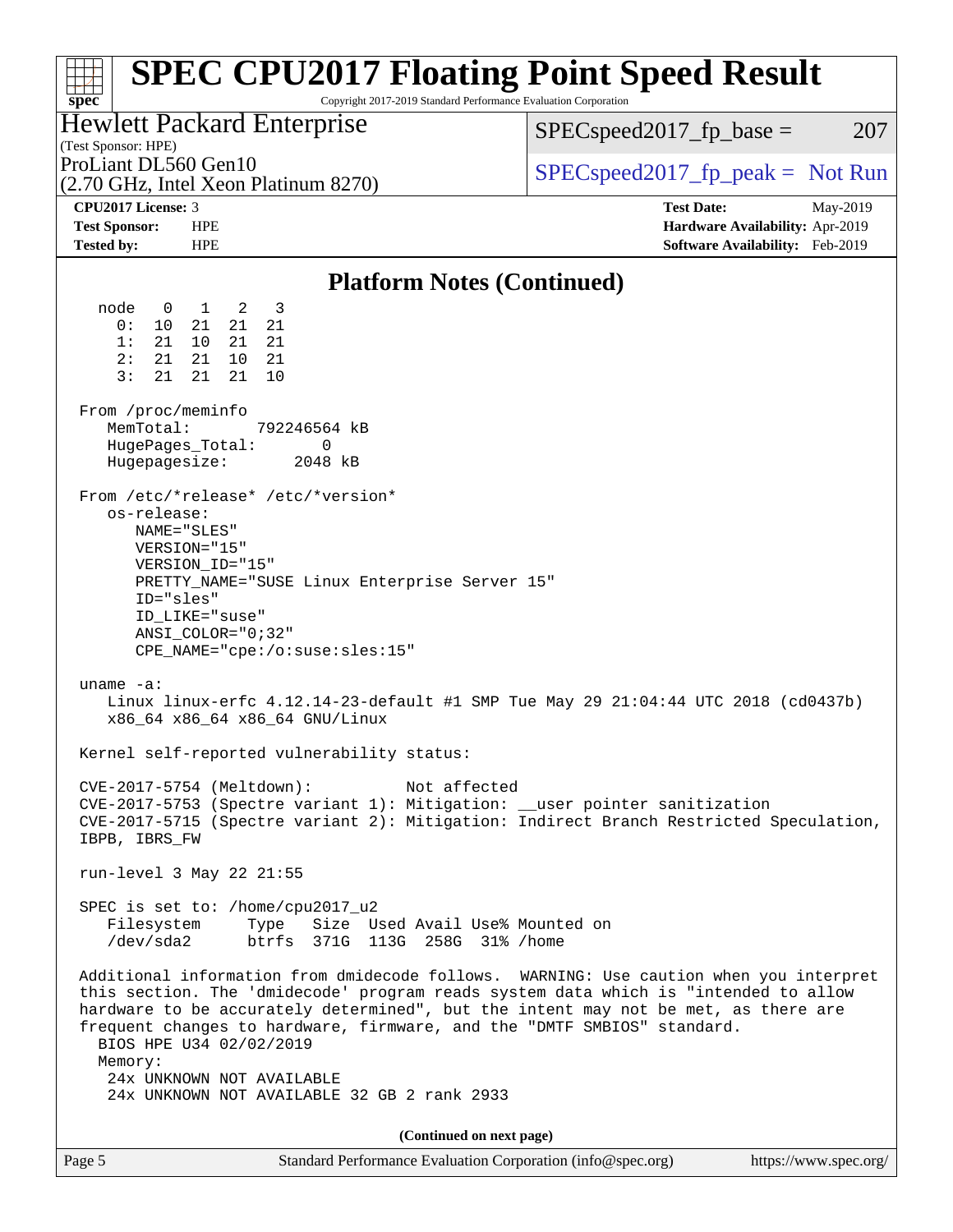Copyright 2017-2019 Standard Performance Evaluation Corporation

Hewlett Packard Enterprise

 $SPECspeed2017_fp\_base = 207$ 

(Test Sponsor: HPE)

ProLiant DL560 Gen10<br>  $\begin{array}{c|c}\n\text{SPEC speed2017\_fp\_peak} = \text{Not Run} \\
\hline\n\end{array}$ 

(2.70 GHz, Intel Xeon Platinum 8270)

**[spec](http://www.spec.org/)**

**[CPU2017 License:](http://www.spec.org/auto/cpu2017/Docs/result-fields.html#CPU2017License)** 3 **[Test Date:](http://www.spec.org/auto/cpu2017/Docs/result-fields.html#TestDate)** May-2019 **[Test Sponsor:](http://www.spec.org/auto/cpu2017/Docs/result-fields.html#TestSponsor)** HPE **[Hardware Availability:](http://www.spec.org/auto/cpu2017/Docs/result-fields.html#HardwareAvailability)** Apr-2019 **[Tested by:](http://www.spec.org/auto/cpu2017/Docs/result-fields.html#Testedby)** HPE **[Software Availability:](http://www.spec.org/auto/cpu2017/Docs/result-fields.html#SoftwareAvailability)** Feb-2019

### **[Platform Notes \(Continued\)](http://www.spec.org/auto/cpu2017/Docs/result-fields.html#PlatformNotes)**

(End of data from sysinfo program)

### **[Compiler Version Notes](http://www.spec.org/auto/cpu2017/Docs/result-fields.html#CompilerVersionNotes)**

| 619.1bm_s(base) 638.imagick_s(base) 644.nab_s(base)<br>CC.                                                                                                                                                                                                                                                                                                                                                                                                                                                                                                           |
|----------------------------------------------------------------------------------------------------------------------------------------------------------------------------------------------------------------------------------------------------------------------------------------------------------------------------------------------------------------------------------------------------------------------------------------------------------------------------------------------------------------------------------------------------------------------|
| Intel(R) C Intel(R) 64 Compiler for applications running on Intel(R) 64,<br>Version 19.0.2.187 Build 20190117<br>Copyright (C) 1985-2019 Intel Corporation. All rights reserved.                                                                                                                                                                                                                                                                                                                                                                                     |
| 607.cactuBSSN s(base)<br>FC.                                                                                                                                                                                                                                                                                                                                                                                                                                                                                                                                         |
| Intel(R) $C++$ Intel(R) 64 Compiler for applications running on Intel(R) 64,<br>Version 19.0.2.187 Build 20190117<br>Copyright (C) 1985-2019 Intel Corporation. All rights reserved.<br>Intel(R) C Intel(R) 64 Compiler for applications running on Intel(R) 64,<br>Version 19.0.2.187 Build 20190117<br>Copyright (C) 1985-2019 Intel Corporation. All rights reserved.<br>$Intel(R)$ Fortran Intel(R) 64 Compiler for applications running on Intel(R)<br>64, Version 19.0.2.187 Build 20190117<br>Copyright (C) 1985-2019 Intel Corporation. All rights reserved. |
| FC 603.bwaves_s(base) 649.fotonik3d_s(base) 654.roms_s(base)                                                                                                                                                                                                                                                                                                                                                                                                                                                                                                         |
| $Intel(R)$ Fortran Intel(R) 64 Compiler for applications running on Intel(R)<br>64, Version 19.0.2.187 Build 20190117<br>Copyright (C) 1985-2019 Intel Corporation. All rights reserved.                                                                                                                                                                                                                                                                                                                                                                             |
| 621.wrf_s(base) 627.cam4_s(base) 628.pop2_s(base)<br>CC.                                                                                                                                                                                                                                                                                                                                                                                                                                                                                                             |
| $Intel(R)$ Fortran Intel(R) 64 Compiler for applications running on Intel(R)<br>64, Version 19.0.2.187 Build 20190117<br>Copyright (C) 1985-2019 Intel Corporation. All rights reserved.<br>Intel(R) C Intel(R) 64 Compiler for applications running on Intel(R) 64,<br>Version 19.0.2.187 Build 20190117<br>Copyright (C) 1985-2019 Intel Corporation. All rights reserved.                                                                                                                                                                                         |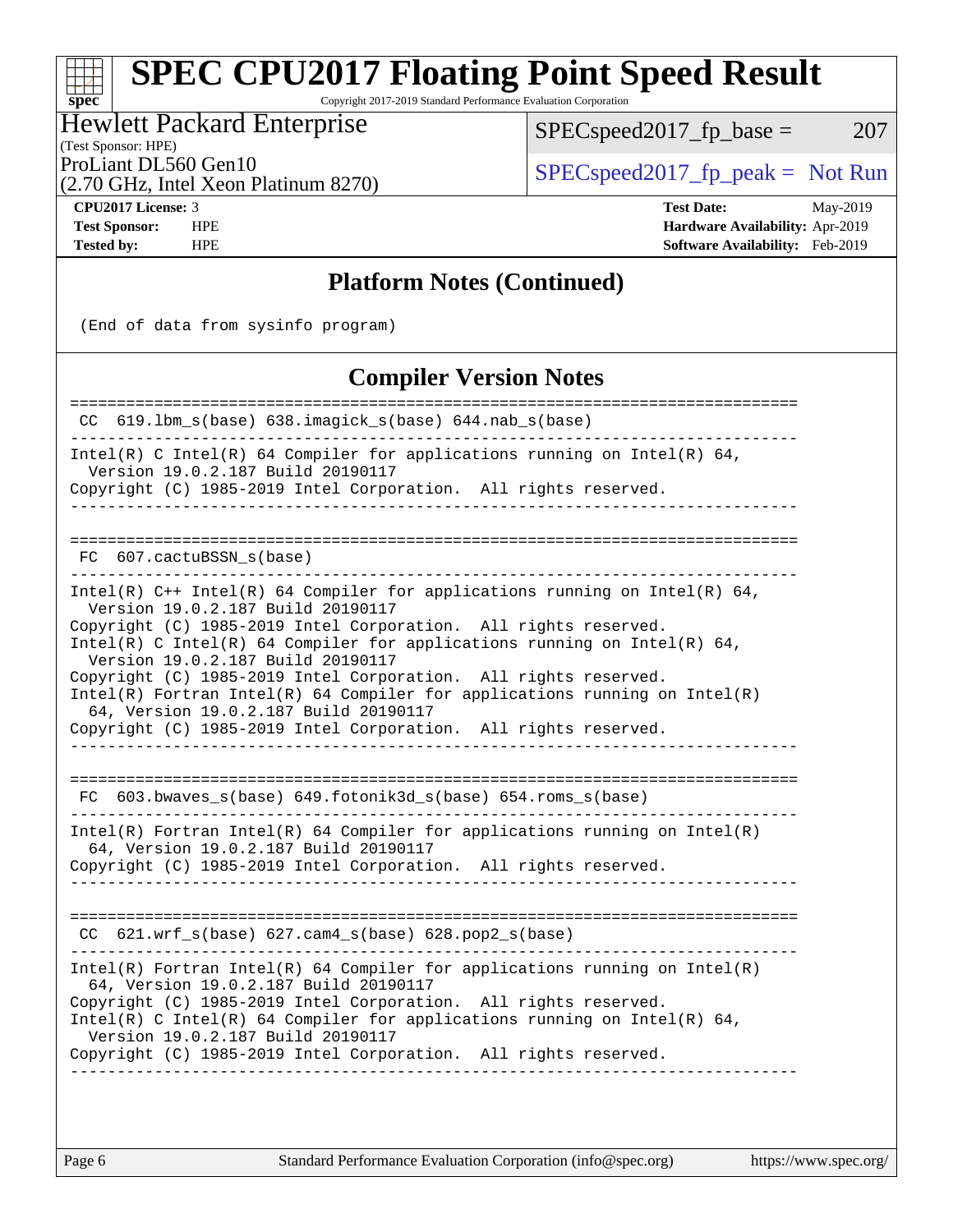Copyright 2017-2019 Standard Performance Evaluation Corporation

### Hewlett Packard Enterprise

(Test Sponsor: HPE)

 $SPEC speed2017_fp\_base = 207$ 

(2.70 GHz, Intel Xeon Platinum 8270)

ProLiant DL560 Gen10<br>  $SPEC speed2017$  [p\_peak = Not Run

**[spec](http://www.spec.org/)**

**[CPU2017 License:](http://www.spec.org/auto/cpu2017/Docs/result-fields.html#CPU2017License)** 3 **[Test Date:](http://www.spec.org/auto/cpu2017/Docs/result-fields.html#TestDate)** May-2019 **[Test Sponsor:](http://www.spec.org/auto/cpu2017/Docs/result-fields.html#TestSponsor)** HPE **[Hardware Availability:](http://www.spec.org/auto/cpu2017/Docs/result-fields.html#HardwareAvailability)** Apr-2019 **[Tested by:](http://www.spec.org/auto/cpu2017/Docs/result-fields.html#Testedby)** HPE **[Software Availability:](http://www.spec.org/auto/cpu2017/Docs/result-fields.html#SoftwareAvailability)** Feb-2019

### **[Base Compiler Invocation](http://www.spec.org/auto/cpu2017/Docs/result-fields.html#BaseCompilerInvocation)**

[C benchmarks:](http://www.spec.org/auto/cpu2017/Docs/result-fields.html#Cbenchmarks) [icc -m64 -std=c11](http://www.spec.org/cpu2017/results/res2019q3/cpu2017-20190625-15732.flags.html#user_CCbase_intel_icc_64bit_c11_33ee0cdaae7deeeab2a9725423ba97205ce30f63b9926c2519791662299b76a0318f32ddfffdc46587804de3178b4f9328c46fa7c2b0cd779d7a61945c91cd35)

[Fortran benchmarks](http://www.spec.org/auto/cpu2017/Docs/result-fields.html#Fortranbenchmarks): [ifort -m64](http://www.spec.org/cpu2017/results/res2019q3/cpu2017-20190625-15732.flags.html#user_FCbase_intel_ifort_64bit_24f2bb282fbaeffd6157abe4f878425411749daecae9a33200eee2bee2fe76f3b89351d69a8130dd5949958ce389cf37ff59a95e7a40d588e8d3a57e0c3fd751)

[Benchmarks using both Fortran and C:](http://www.spec.org/auto/cpu2017/Docs/result-fields.html#BenchmarksusingbothFortranandC) [ifort -m64](http://www.spec.org/cpu2017/results/res2019q3/cpu2017-20190625-15732.flags.html#user_CC_FCbase_intel_ifort_64bit_24f2bb282fbaeffd6157abe4f878425411749daecae9a33200eee2bee2fe76f3b89351d69a8130dd5949958ce389cf37ff59a95e7a40d588e8d3a57e0c3fd751) [icc -m64 -std=c11](http://www.spec.org/cpu2017/results/res2019q3/cpu2017-20190625-15732.flags.html#user_CC_FCbase_intel_icc_64bit_c11_33ee0cdaae7deeeab2a9725423ba97205ce30f63b9926c2519791662299b76a0318f32ddfffdc46587804de3178b4f9328c46fa7c2b0cd779d7a61945c91cd35)

[Benchmarks using Fortran, C, and C++:](http://www.spec.org/auto/cpu2017/Docs/result-fields.html#BenchmarksusingFortranCandCXX) [icpc -m64](http://www.spec.org/cpu2017/results/res2019q3/cpu2017-20190625-15732.flags.html#user_CC_CXX_FCbase_intel_icpc_64bit_4ecb2543ae3f1412ef961e0650ca070fec7b7afdcd6ed48761b84423119d1bf6bdf5cad15b44d48e7256388bc77273b966e5eb805aefd121eb22e9299b2ec9d9) [icc -m64 -std=c11](http://www.spec.org/cpu2017/results/res2019q3/cpu2017-20190625-15732.flags.html#user_CC_CXX_FCbase_intel_icc_64bit_c11_33ee0cdaae7deeeab2a9725423ba97205ce30f63b9926c2519791662299b76a0318f32ddfffdc46587804de3178b4f9328c46fa7c2b0cd779d7a61945c91cd35) [ifort -m64](http://www.spec.org/cpu2017/results/res2019q3/cpu2017-20190625-15732.flags.html#user_CC_CXX_FCbase_intel_ifort_64bit_24f2bb282fbaeffd6157abe4f878425411749daecae9a33200eee2bee2fe76f3b89351d69a8130dd5949958ce389cf37ff59a95e7a40d588e8d3a57e0c3fd751)

### **[Base Portability Flags](http://www.spec.org/auto/cpu2017/Docs/result-fields.html#BasePortabilityFlags)**

 603.bwaves\_s: [-DSPEC\\_LP64](http://www.spec.org/cpu2017/results/res2019q3/cpu2017-20190625-15732.flags.html#suite_basePORTABILITY603_bwaves_s_DSPEC_LP64) 607.cactuBSSN\_s: [-DSPEC\\_LP64](http://www.spec.org/cpu2017/results/res2019q3/cpu2017-20190625-15732.flags.html#suite_basePORTABILITY607_cactuBSSN_s_DSPEC_LP64) 619.lbm\_s: [-DSPEC\\_LP64](http://www.spec.org/cpu2017/results/res2019q3/cpu2017-20190625-15732.flags.html#suite_basePORTABILITY619_lbm_s_DSPEC_LP64) 621.wrf\_s: [-DSPEC\\_LP64](http://www.spec.org/cpu2017/results/res2019q3/cpu2017-20190625-15732.flags.html#suite_basePORTABILITY621_wrf_s_DSPEC_LP64) [-DSPEC\\_CASE\\_FLAG](http://www.spec.org/cpu2017/results/res2019q3/cpu2017-20190625-15732.flags.html#b621.wrf_s_baseCPORTABILITY_DSPEC_CASE_FLAG) [-convert big\\_endian](http://www.spec.org/cpu2017/results/res2019q3/cpu2017-20190625-15732.flags.html#user_baseFPORTABILITY621_wrf_s_convert_big_endian_c3194028bc08c63ac5d04de18c48ce6d347e4e562e8892b8bdbdc0214820426deb8554edfa529a3fb25a586e65a3d812c835984020483e7e73212c4d31a38223) 627.cam4\_s: [-DSPEC\\_LP64](http://www.spec.org/cpu2017/results/res2019q3/cpu2017-20190625-15732.flags.html#suite_basePORTABILITY627_cam4_s_DSPEC_LP64) [-DSPEC\\_CASE\\_FLAG](http://www.spec.org/cpu2017/results/res2019q3/cpu2017-20190625-15732.flags.html#b627.cam4_s_baseCPORTABILITY_DSPEC_CASE_FLAG) 628.pop2\_s: [-DSPEC\\_LP64](http://www.spec.org/cpu2017/results/res2019q3/cpu2017-20190625-15732.flags.html#suite_basePORTABILITY628_pop2_s_DSPEC_LP64) [-DSPEC\\_CASE\\_FLAG](http://www.spec.org/cpu2017/results/res2019q3/cpu2017-20190625-15732.flags.html#b628.pop2_s_baseCPORTABILITY_DSPEC_CASE_FLAG) [-convert big\\_endian](http://www.spec.org/cpu2017/results/res2019q3/cpu2017-20190625-15732.flags.html#user_baseFPORTABILITY628_pop2_s_convert_big_endian_c3194028bc08c63ac5d04de18c48ce6d347e4e562e8892b8bdbdc0214820426deb8554edfa529a3fb25a586e65a3d812c835984020483e7e73212c4d31a38223) [-assume byterecl](http://www.spec.org/cpu2017/results/res2019q3/cpu2017-20190625-15732.flags.html#user_baseFPORTABILITY628_pop2_s_assume_byterecl_7e47d18b9513cf18525430bbf0f2177aa9bf368bc7a059c09b2c06a34b53bd3447c950d3f8d6c70e3faf3a05c8557d66a5798b567902e8849adc142926523472) 638.imagick\_s: [-DSPEC\\_LP64](http://www.spec.org/cpu2017/results/res2019q3/cpu2017-20190625-15732.flags.html#suite_basePORTABILITY638_imagick_s_DSPEC_LP64) 644.nab\_s: [-DSPEC\\_LP64](http://www.spec.org/cpu2017/results/res2019q3/cpu2017-20190625-15732.flags.html#suite_basePORTABILITY644_nab_s_DSPEC_LP64) 649.fotonik3d\_s: [-DSPEC\\_LP64](http://www.spec.org/cpu2017/results/res2019q3/cpu2017-20190625-15732.flags.html#suite_basePORTABILITY649_fotonik3d_s_DSPEC_LP64) 654.roms\_s: [-DSPEC\\_LP64](http://www.spec.org/cpu2017/results/res2019q3/cpu2017-20190625-15732.flags.html#suite_basePORTABILITY654_roms_s_DSPEC_LP64)

### **[Base Optimization Flags](http://www.spec.org/auto/cpu2017/Docs/result-fields.html#BaseOptimizationFlags)**

#### [C benchmarks](http://www.spec.org/auto/cpu2017/Docs/result-fields.html#Cbenchmarks): [-xCORE-AVX512](http://www.spec.org/cpu2017/results/res2019q3/cpu2017-20190625-15732.flags.html#user_CCbase_f-xCORE-AVX512) [-ipo](http://www.spec.org/cpu2017/results/res2019q3/cpu2017-20190625-15732.flags.html#user_CCbase_f-ipo) [-O3](http://www.spec.org/cpu2017/results/res2019q3/cpu2017-20190625-15732.flags.html#user_CCbase_f-O3) [-no-prec-div](http://www.spec.org/cpu2017/results/res2019q3/cpu2017-20190625-15732.flags.html#user_CCbase_f-no-prec-div) [-qopt-prefetch](http://www.spec.org/cpu2017/results/res2019q3/cpu2017-20190625-15732.flags.html#user_CCbase_f-qopt-prefetch) [-ffinite-math-only](http://www.spec.org/cpu2017/results/res2019q3/cpu2017-20190625-15732.flags.html#user_CCbase_f_finite_math_only_cb91587bd2077682c4b38af759c288ed7c732db004271a9512da14a4f8007909a5f1427ecbf1a0fb78ff2a814402c6114ac565ca162485bbcae155b5e4258871) [-qopt-mem-layout-trans=4](http://www.spec.org/cpu2017/results/res2019q3/cpu2017-20190625-15732.flags.html#user_CCbase_f-qopt-mem-layout-trans_fa39e755916c150a61361b7846f310bcdf6f04e385ef281cadf3647acec3f0ae266d1a1d22d972a7087a248fd4e6ca390a3634700869573d231a252c784941a8) [-qopenmp](http://www.spec.org/cpu2017/results/res2019q3/cpu2017-20190625-15732.flags.html#user_CCbase_qopenmp_16be0c44f24f464004c6784a7acb94aca937f053568ce72f94b139a11c7c168634a55f6653758ddd83bcf7b8463e8028bb0b48b77bcddc6b78d5d95bb1df2967) [-DSPEC\\_OPENMP](http://www.spec.org/cpu2017/results/res2019q3/cpu2017-20190625-15732.flags.html#suite_CCbase_DSPEC_OPENMP) [Fortran benchmarks](http://www.spec.org/auto/cpu2017/Docs/result-fields.html#Fortranbenchmarks): -DSPEC OPENMP [-xCORE-AVX512](http://www.spec.org/cpu2017/results/res2019q3/cpu2017-20190625-15732.flags.html#user_FCbase_f-xCORE-AVX512) [-ipo](http://www.spec.org/cpu2017/results/res2019q3/cpu2017-20190625-15732.flags.html#user_FCbase_f-ipo) [-O3](http://www.spec.org/cpu2017/results/res2019q3/cpu2017-20190625-15732.flags.html#user_FCbase_f-O3) [-no-prec-div](http://www.spec.org/cpu2017/results/res2019q3/cpu2017-20190625-15732.flags.html#user_FCbase_f-no-prec-div) [-qopt-prefetch](http://www.spec.org/cpu2017/results/res2019q3/cpu2017-20190625-15732.flags.html#user_FCbase_f-qopt-prefetch) [-ffinite-math-only](http://www.spec.org/cpu2017/results/res2019q3/cpu2017-20190625-15732.flags.html#user_FCbase_f_finite_math_only_cb91587bd2077682c4b38af759c288ed7c732db004271a9512da14a4f8007909a5f1427ecbf1a0fb78ff2a814402c6114ac565ca162485bbcae155b5e4258871) [-qopt-mem-layout-trans=4](http://www.spec.org/cpu2017/results/res2019q3/cpu2017-20190625-15732.flags.html#user_FCbase_f-qopt-mem-layout-trans_fa39e755916c150a61361b7846f310bcdf6f04e385ef281cadf3647acec3f0ae266d1a1d22d972a7087a248fd4e6ca390a3634700869573d231a252c784941a8) [-qopenmp](http://www.spec.org/cpu2017/results/res2019q3/cpu2017-20190625-15732.flags.html#user_FCbase_qopenmp_16be0c44f24f464004c6784a7acb94aca937f053568ce72f94b139a11c7c168634a55f6653758ddd83bcf7b8463e8028bb0b48b77bcddc6b78d5d95bb1df2967) [-nostandard-realloc-lhs](http://www.spec.org/cpu2017/results/res2019q3/cpu2017-20190625-15732.flags.html#user_FCbase_f_2003_std_realloc_82b4557e90729c0f113870c07e44d33d6f5a304b4f63d4c15d2d0f1fab99f5daaed73bdb9275d9ae411527f28b936061aa8b9c8f2d63842963b95c9dd6426b8a) [Benchmarks using both Fortran and C](http://www.spec.org/auto/cpu2017/Docs/result-fields.html#BenchmarksusingbothFortranandC): [-xCORE-AVX512](http://www.spec.org/cpu2017/results/res2019q3/cpu2017-20190625-15732.flags.html#user_CC_FCbase_f-xCORE-AVX512) [-ipo](http://www.spec.org/cpu2017/results/res2019q3/cpu2017-20190625-15732.flags.html#user_CC_FCbase_f-ipo) [-O3](http://www.spec.org/cpu2017/results/res2019q3/cpu2017-20190625-15732.flags.html#user_CC_FCbase_f-O3) [-no-prec-div](http://www.spec.org/cpu2017/results/res2019q3/cpu2017-20190625-15732.flags.html#user_CC_FCbase_f-no-prec-div) [-qopt-prefetch](http://www.spec.org/cpu2017/results/res2019q3/cpu2017-20190625-15732.flags.html#user_CC_FCbase_f-qopt-prefetch) [-ffinite-math-only](http://www.spec.org/cpu2017/results/res2019q3/cpu2017-20190625-15732.flags.html#user_CC_FCbase_f_finite_math_only_cb91587bd2077682c4b38af759c288ed7c732db004271a9512da14a4f8007909a5f1427ecbf1a0fb78ff2a814402c6114ac565ca162485bbcae155b5e4258871) [-qopt-mem-layout-trans=4](http://www.spec.org/cpu2017/results/res2019q3/cpu2017-20190625-15732.flags.html#user_CC_FCbase_f-qopt-mem-layout-trans_fa39e755916c150a61361b7846f310bcdf6f04e385ef281cadf3647acec3f0ae266d1a1d22d972a7087a248fd4e6ca390a3634700869573d231a252c784941a8) [-qopenmp](http://www.spec.org/cpu2017/results/res2019q3/cpu2017-20190625-15732.flags.html#user_CC_FCbase_qopenmp_16be0c44f24f464004c6784a7acb94aca937f053568ce72f94b139a11c7c168634a55f6653758ddd83bcf7b8463e8028bb0b48b77bcddc6b78d5d95bb1df2967) [-DSPEC\\_OPENMP](http://www.spec.org/cpu2017/results/res2019q3/cpu2017-20190625-15732.flags.html#suite_CC_FCbase_DSPEC_OPENMP) [-nostandard-realloc-lhs](http://www.spec.org/cpu2017/results/res2019q3/cpu2017-20190625-15732.flags.html#user_CC_FCbase_f_2003_std_realloc_82b4557e90729c0f113870c07e44d33d6f5a304b4f63d4c15d2d0f1fab99f5daaed73bdb9275d9ae411527f28b936061aa8b9c8f2d63842963b95c9dd6426b8a) **(Continued on next page)**

Page 7 Standard Performance Evaluation Corporation [\(info@spec.org\)](mailto:info@spec.org) <https://www.spec.org/>